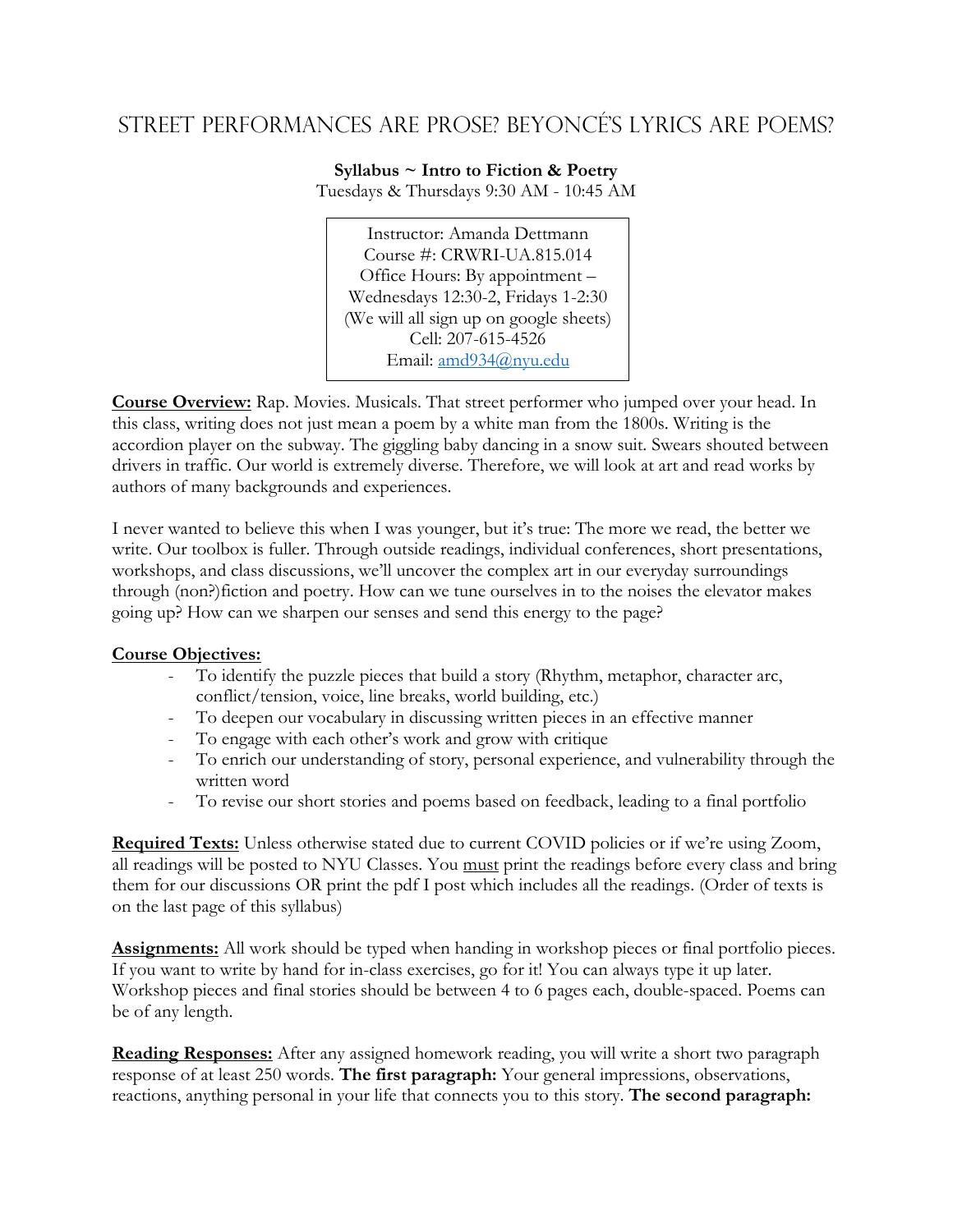What have you read before that ties to this piece? What other pieces of art/songs/movies/etc. did it remind you of? What conclusions have you made about the speaker or story? (\*These reading responses should be written or typed in your Zero Journal, which you will hand in at the end of the semester. These notes are not busywork, as you will use them in our class discussions.)

**Zero Journal:** Think of this as your compost writing heap. Put any class notes, in-class writing exercises, and reading responses in here. All wacky ideas welcome! Lists, funny receipts, photographs, doodles, observations of the old man sitting across from you at the doctor's office, etc. You will turn in your Zero Journal in at the end of the semester, which should be in hard copy. If anything is typed up online for your Zero Journal, please print that and place inside. You can use an actual journal, a folder, a binder, etc. \*Remember, the Zero Journal is not an extra homework assignment but to show that you are taking notes, doing readings, and participating in class.

**Poem Memorization:** Everyone will memorize one poem of their choosing and recite it for the class. This allows a poem to become one with your body. Be ready to discuss what you learned from this experience and how you worked on memorizing the poem you picked.

**5 Minute Author Presentations (Groups A, B, & C):** Give us the backstory/life of this author! What are they known for? Hidden info about these authors is welcome. This presentation can be in any form of your choosing. A rap song, an improvisation on piano, a commercial, a podcast, etc. Be creative. \*You should also bring an excerpt for us to hear from any piece your author wrote.

| We'll signup from this list: |                       |
|------------------------------|-----------------------|
| Gwendolyn Brooks             | Don Mee Choi          |
| Elizabeth Bishop             | Cecilia Vicuna        |
| Terrance Hayes               | Naomi Shihab Nye      |
| Yukio Mishima                | Theresa Hak Kyung Cha |
| Sonya Sanchez                | Claude McKay          |
| Franz Kafka                  | Natasha Trethaway     |
| Marianne Moore               | June Jordan           |
| Audre Lorde                  | Adrienne Rich         |
| Yusef Komunyakaa             | Amiri Baraka          |
| Joy Harjo                    | Alberto Ríos          |
| James Baldwin                | Haruki Murakami       |
| Li-Young Lee                 | Layli Long Soldier    |
| Sherman Alexie               | Lucille Clifton       |

**Final Portfolio:** Your final portfolio will consist of 2 short stories and 3 poems submitted at the end of the semester, which will be mainly evaluated for the attention given to revisions. Creativity and boundary-pushing is encouraged. Stories should be between 4 to 6 pages, double-spaced, and poems can be of any length. (Remember: Quality over quantity for any piece)

Laptops/Phones: We can all spot Google searching, buying things on Amazon, and checking Instagram a mile away. I've done it. But those classes I definitely wasted my money, time, and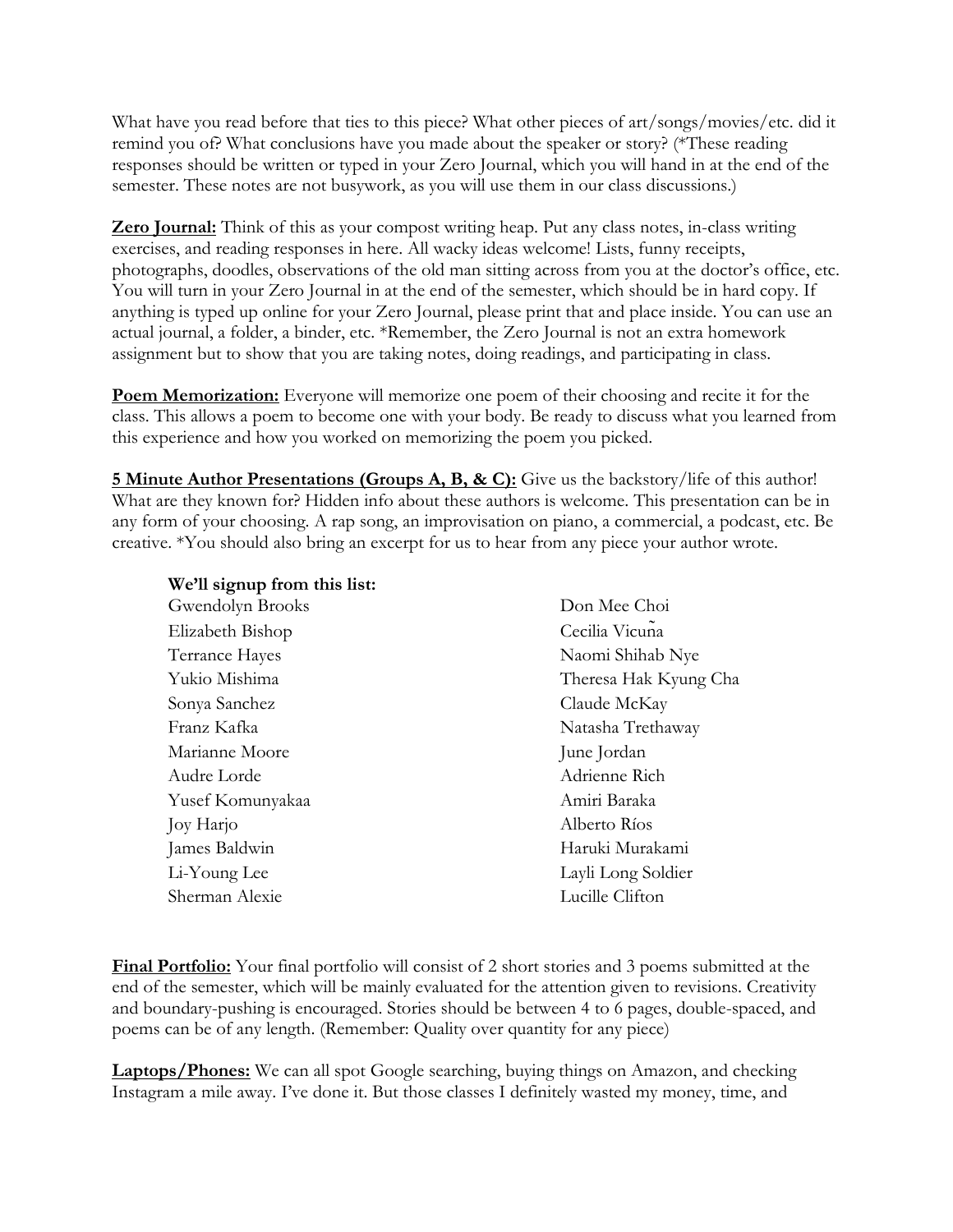attention toward exam material. All laptops should be closed unless we're using them to research something during class time. This is why we'll print out all the readings as well as each other's work.

#### **Grading:**

| Attendance & Participation     | $20\%$ |                                                        |
|--------------------------------|--------|--------------------------------------------------------|
| In-Class Writing Exercises     | 20%    |                                                        |
| Poem Memorization              | $5\%$  |                                                        |
| 5-Minute Presentation          | $5\%$  |                                                        |
| Zero Journal/Reading Responses | 20%    |                                                        |
| Final Portfolio                | $20\%$ | *This will include revised work                        |
| Final Presentation             | $10\%$ | *You will share an excerpt of one of your final pieces |

**Course Schedule:** Please notice that assignments listed for any given day are *due* the next class. Deadlines are crucial to this writing class; any work handed in after its prescribed deadline will receive a full-grade markdown (Ex: "A" becomes an "A-"). If for any reason you find a deadline challenging, come talk with me.

# **CLASS SCHEDULE:**

#### WEEK ONE: ~**Get Psyched~**

Sept. 2 (R) -Intros, discuss overrated art, "What is fiction? Nonfiction? Poetry?" -Go over syllabus, discuss workshop etiquette, any Qs -In-class collaborative exercise with index cards = Character, Place, Dialogue

> **\*Homework:** 1) Bring in your own "hero/mentor." This can be your favorite Beyoncé song, a meme, a piece of art, a short video we watch in class, etc. -2) **Write a short one paragraph letter to me:** What do you love about writing/reading? What do you hate about writing/reading? If you could invite three authors to breakfast, who would they be? Identity three books you wish you had written. If you could reset your Spotify by wiping out all of your music, what three albums would you leave remaining? What three movies are necessary to understand who you are? What has been your big "aha" during the pandemic?

# **PART ONE: (non?)FICTION**

#### WEEK TWO: **Character as Tension & Dialogue**

Sept. 7 (T) -Share homework "heros/mentors" -John Irving, *A Prayer for Owen Meany* excerpts -Read Toni Morrison, "Sweetness" -In-class character photograph exercise

> **\*Homework:** 1) Go sit in a public space. Café. Park. Subway. A bench on a sidewalk. Listen to people's conversations around you for a half hour. Write down everything you hear. Then, create a short scene using this dialogue. -2) Read Ryan Harty, "Why the Sky Turns Red When the Sun Goes Down"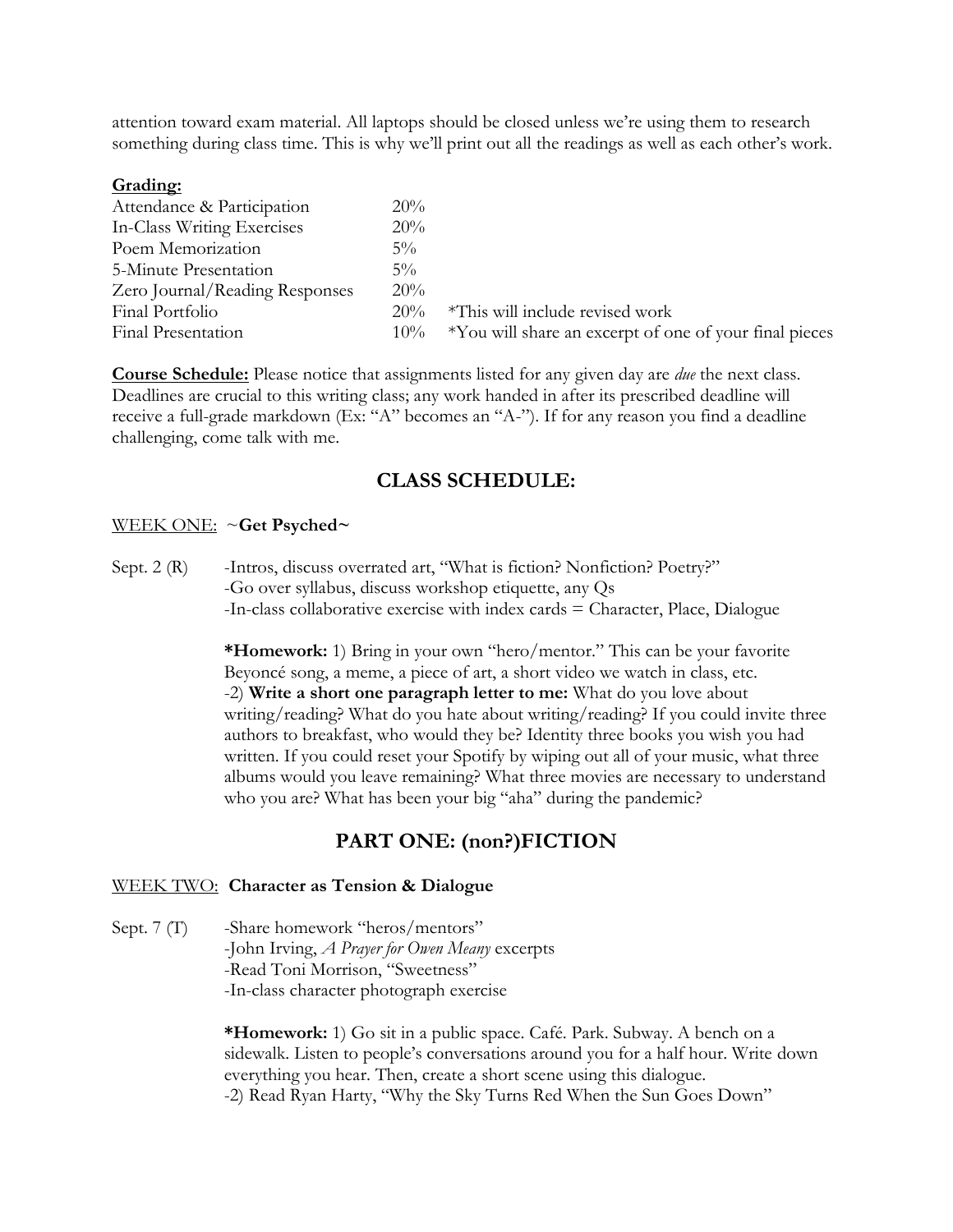Sept. 9 (R) -Share homework of public space exercise -Discuss Ryan Harty, "Why the Sky Turns Red When the Sun Goes Down" -In-class exercise: Character Sketch Worksheet

**\*Homework:** 1) Watch the movie *Being John Malkovich* – be ready to discuss

### WEEK THREE: **World Building & Halted Time**

Sept. 14 (T) -In-class exercise: The Dinner Table -Discuss *Being John Malkovich* -Watch "The Hitchhiker" from *The Twilight Zone* -Read Gabriel García Márquez, "The Handsomest Drowned Man in the World"

> **\*Homework:** 1) Read Tobias Wolff, "Bullet in the Brain" -2) Read Group A's work & write short letters

Sept. 16 (R) **-Workshop: Group A** -Discuss Tobias Wolff, "Bullet in the Brain"

> **\*Homework**: 1) Prepare for in-class debate: Read Shirley Jackson, "The Lottery" and Lisa Tuttle, "Wives." Whatever story you are grouped with, come with evidence why your story is stronger than the other. This can include depth of character, persuasive description of environment, emotional impact, etc.

#### WEEK FOUR: **Conflict (yes. the duel in Hamilton.)**

Sept. 21 (T) -In-class DEBATE: Which story is stronger? Shirley Jackson, "The Lottery" vs. Lisa Tuttle, "Wives" -Read Brit Bennett, "Ain't That Good News" and discuss -In-class exercise: List ten conflicts happening in your neighborhood or on your street. Choose one to write a small scene about.

> **\*Homework:** 1) Read W.E.B. Dubois, "The Comet" -2) Read Group B's work & write short letters

Sept. 23 (R) **-Workshop: Group B** -Discuss W.E.B. Dubois, "The Comet"

> **\*Homework:** 1) Choose one of the stories you've started and add more/revise for your final portfolio. -2) Read John Cheever, "The Swimmer"

#### WEEK FIVE: **Symbolism & Metaphor**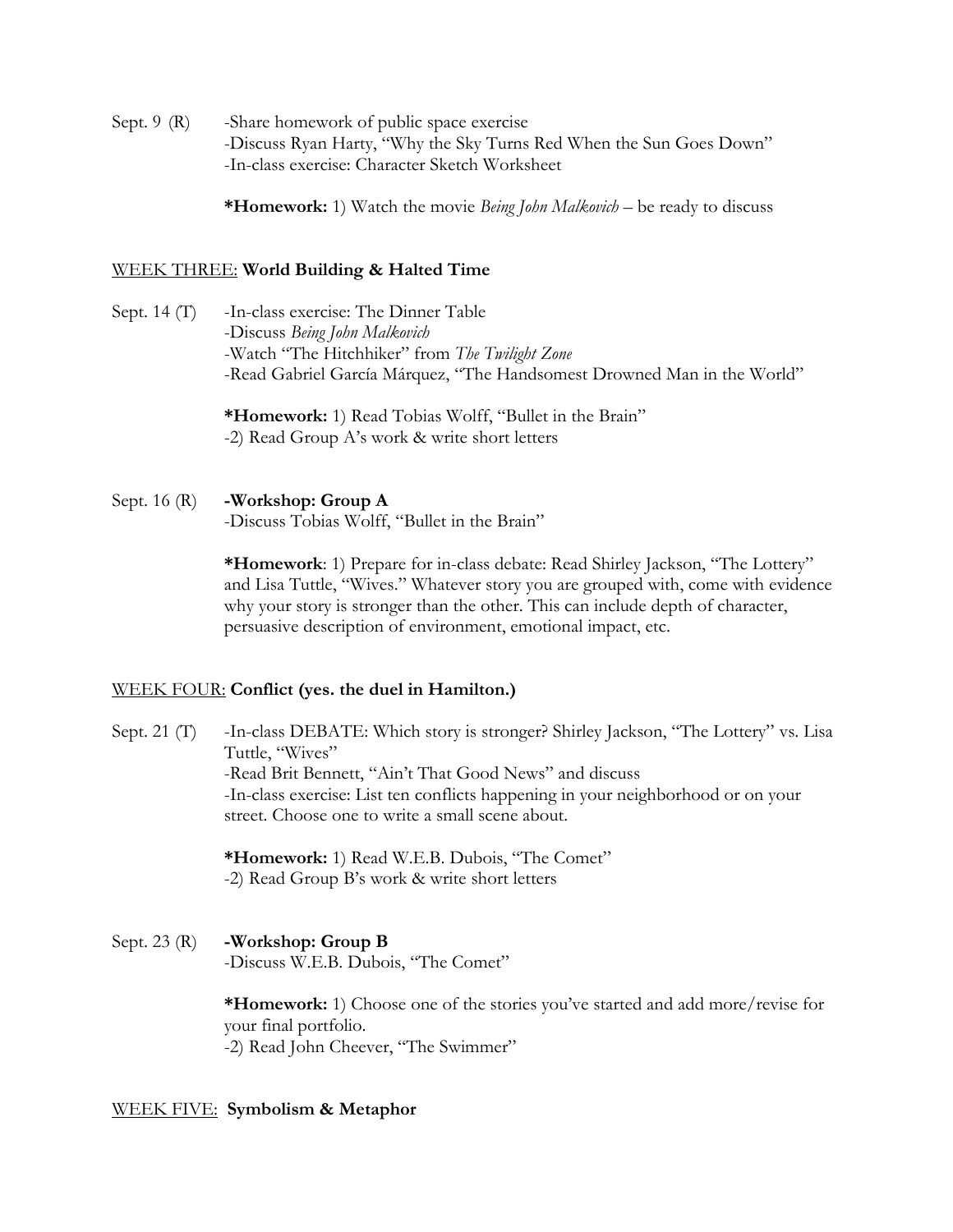Sept. 28 (T) -In-class exercise: Write an email to the ghost of your choice. -Discuss John Cheever's short story, "The Swimmer"

> **\*Homework:** 1) Read Carmen Maria Machado, "Real Women Have Bodies" from *Her Body and Other Stories* -2) Read Group C's work & write short letters

Sept. 30 (R) **-Workshop: Group C** -Discuss Carmen Maria Machado, "Real Women Have Bodies"

> **\*Homework:** 1) Read Haruki Murakami, "Super-Frog Saves Tokyo" -2) Come to class with 2 questions for our virtual author visit

#### WEEK SIX: **Structure/POV**

Oct. 5 (T) -In-class exercise: POV exercise: You're going to the grocery store. Write from the perspective of your worst enemy. For example, you're allergic to milk. What is milk's POV? -Discuss Haruki Murakami, "Super-Frog Saves Tokyo" (Hero's Journey) -Alexa Barstow, "Code Red" = Virtual author visit (TBD)

> **\*Homework:** 1) Read Junot Díaz, "The Cheater's Guide to Love" -2) Read Group A's work & write short letters

Oct. 7 (R) **-Workshop: Group A** -Discuss Junot Díaz, "The Cheater's Guide to Love"

**\*Homework:** 1) Read Derrick Bell, "The Space Traders"

# WEEK SEVEN: **To be or not to be… True?**

- Oct. 12 (T) **No class ~ Legislative Day (Monday classes meet)**
- Oct. 14 (R) -In-class exercise: Random line in our pdf packet... -Tim O'Brien, *The Things They Carried* excerpts -Watch "The Space Traders" & discuss movie vs. story

**\*Homework:** 1) Read Jonathan Safran Foer, *Extremely Loud & Incredibly Close* passages -2) Pick one of your short story pieces and keep revising for final portfolio.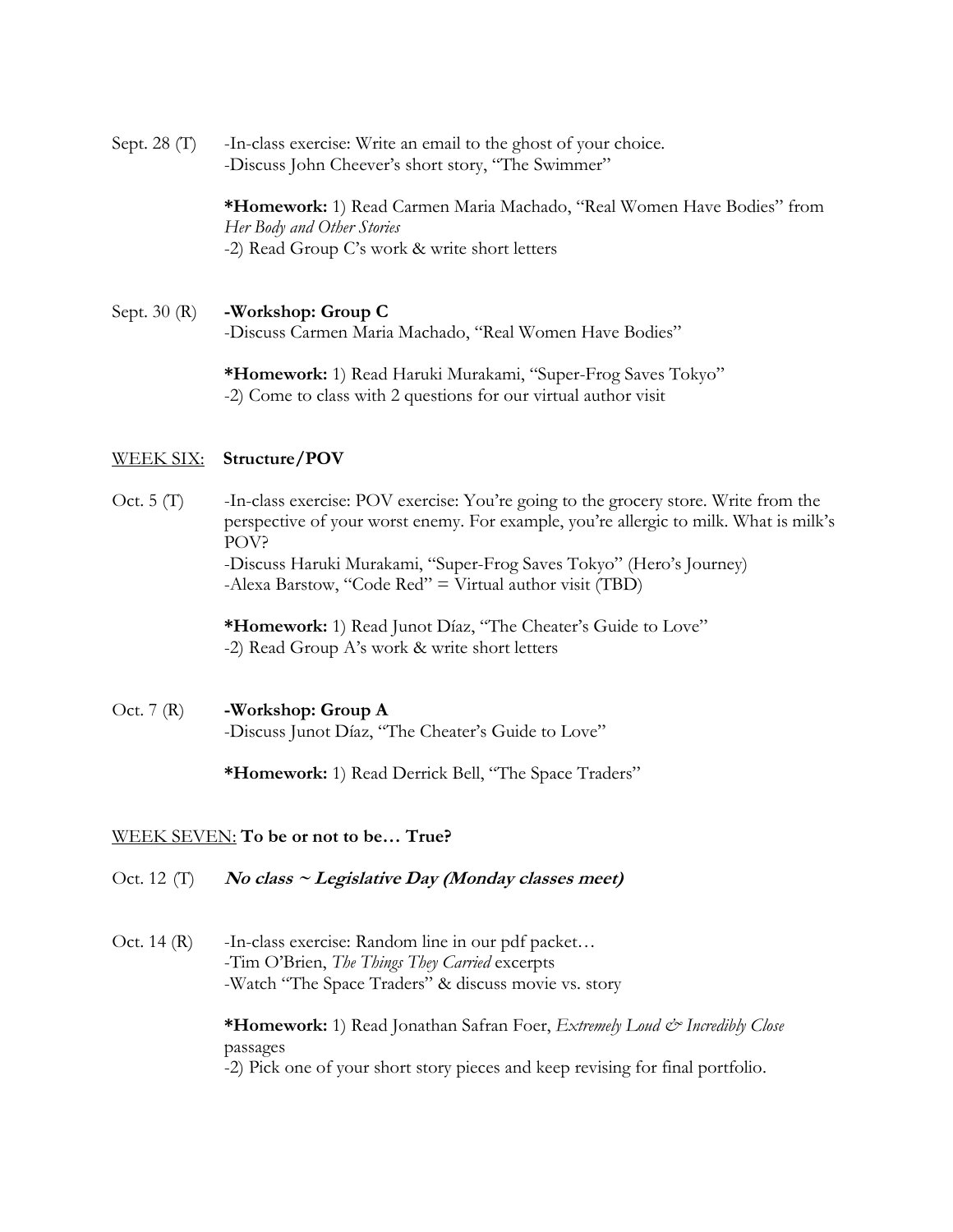### WEEK EIGHT: **Voice**

Oct. 19(T) -In-class exercise: *Extremely Loud*  $\mathcal{C}^{\circ}$  *Incredibly Close* photo choice & discuss reading -Read Jamaica Kincaid, "Girl" and discuss

> **\*Homework:** 1) Read Daniel Keyes, "Flowers for Algernon" (epistolary) and Eve Ensler, *The Vagina Monologues* excerpts -2) Read Group B's work & write short letters

# Oct. 21(R) **-Workshop: Group B**

-Discuss Daniel Keyes, "Flowers for Algernon" and Eve Ensler, *The Vagina Monologues* excerpts

**\*Homework:** 1) Watch Phil Kaye's performance of "Repetition"; Javon Johnson's performance of "cuz he's black"; & Sabrina Benaim, "Explaining Depression to My Mother"

# **PART TWO: POETRY**

### WEEK NINE: **Performance/Slam Poetry**

Oct. 26 (T) -In class writing exercise: Sell an unusual product in a poem (Group activity) -Discuss homework -Watch Sarah Kay & Phil Kaye, "An Origin Story"; Porsha O., "Angry Black Woman"; Carlos Andrés Gómez, "Where are you really from?"; & Raymond Antrobus perform

> **\*Homework:** 1) Find a street performance in the city. Watch for as long as possible. Write a poem about it. -2) Read Group C's work & write short letters

Oct. 28 (R) **-Workshop: Group C**

-Guest Author Visit (Cortez-TBD)

**\*Homework:** 1) Watch "Ocean Vuong on War, Sexuality, and Asian-American Identity" & Cynthia Erivo, "I'm Here"

-2) "Told You Can't Write" list & exercise

-3) **If you're Group C = 5-Minute author presentations next class**

- WEEK TEN: **Letter Poem, Exploring Identity**
- Nov. 2 (T) **-Group C = 5-Minute author presentations** -Read Ocean Vuong, "Someday I'll Love Ocean Vuong" (discuss interview) -Read June Jordan, "Letter to the Local Police"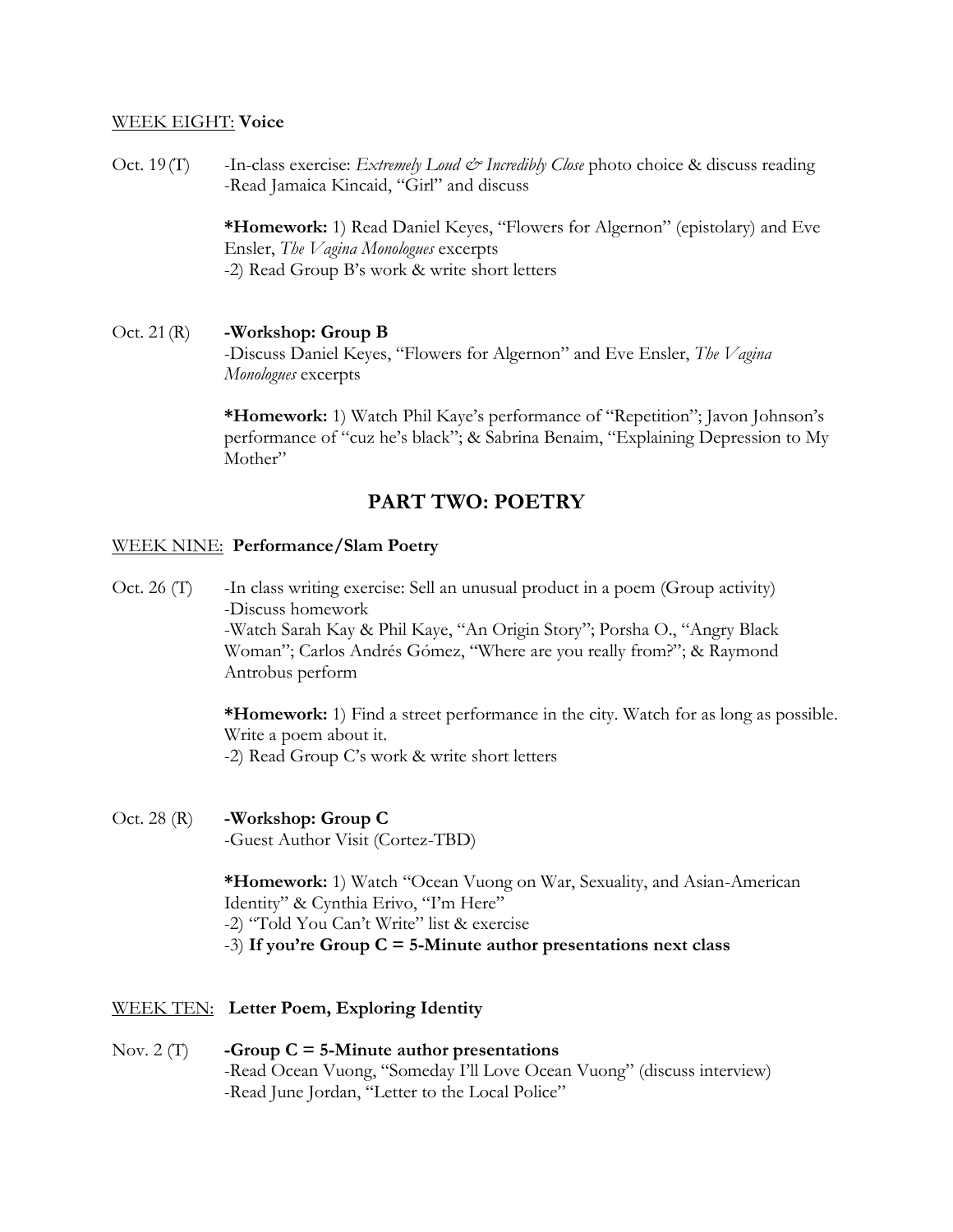-Read Fatimah Asghar, "Pluto Shits on the Universe"

-In class exercise: Jenny Slate 3 versions of self, text messages

"I Was Born: The List"

**\*Homework:** 1) Your choice, pick 1:

Choice 1: Write a poem starting with "I was born" and see where it takes you Choice 2: Write a poem starting with "When I grow up I want to be" Choice 3: Write a poem starting with "What my name should have been" -2) Read Group A's work & write short letters

### Nov. 4 (R) **-Workshop: Group A**

-Read Safia Elhillo, "Self Portrait With No Flag" -Read Chen Chen, "Self-Portrait With & Without"

**\*Homework:** 1) Your choice, pick 1: Choice 1: Write a poem that starts with the answer to this question: Is your face the same as mine? Choice 2: What is it you want to know? Discuss this in a poem. Choice 3: What names have you been called or mistaken for at Starbucks? -2) **Next Tuesday: Meet under Washington Square arch for class (TBD) \*\*Memorized poem due next class!**

#### WEEK ELEVEN: **Time/Place/Memory**

Nov. 9 (T) **\*Class at Washington Square Arch\* (TBD)** -Writing "tour" exercise **-All Memorized Poems due!**

> **\*Homework:** 1) Type up/draft/revise one of your pieces of writing from today. Work on turning one of these starts into a poem. Keep working on pieces for final portfolio.

-2) Read Natalie Diaz, "Why I Hate Raisins"

-3) Read Group B's work & write short letters

# Nov. 11 (R) **-Workshop: Group B**

-Jon Sands, "New Year's" -Sharon Olds, "I Go Back to May 1937"

\***Homework:** Your choice, pick 1:

Choice 1: Read Charles Simic, "The Week" and write a poem including every day of the week doing an action and/or feeling something.

Choice 2: Read Eve L. Ewing, "I saw Emmett Till this week at the grocery store" and write a poem imagining someone who died being in a space you frequently visit.

-2) **If you're Group B = 5-Minute author presentations next class**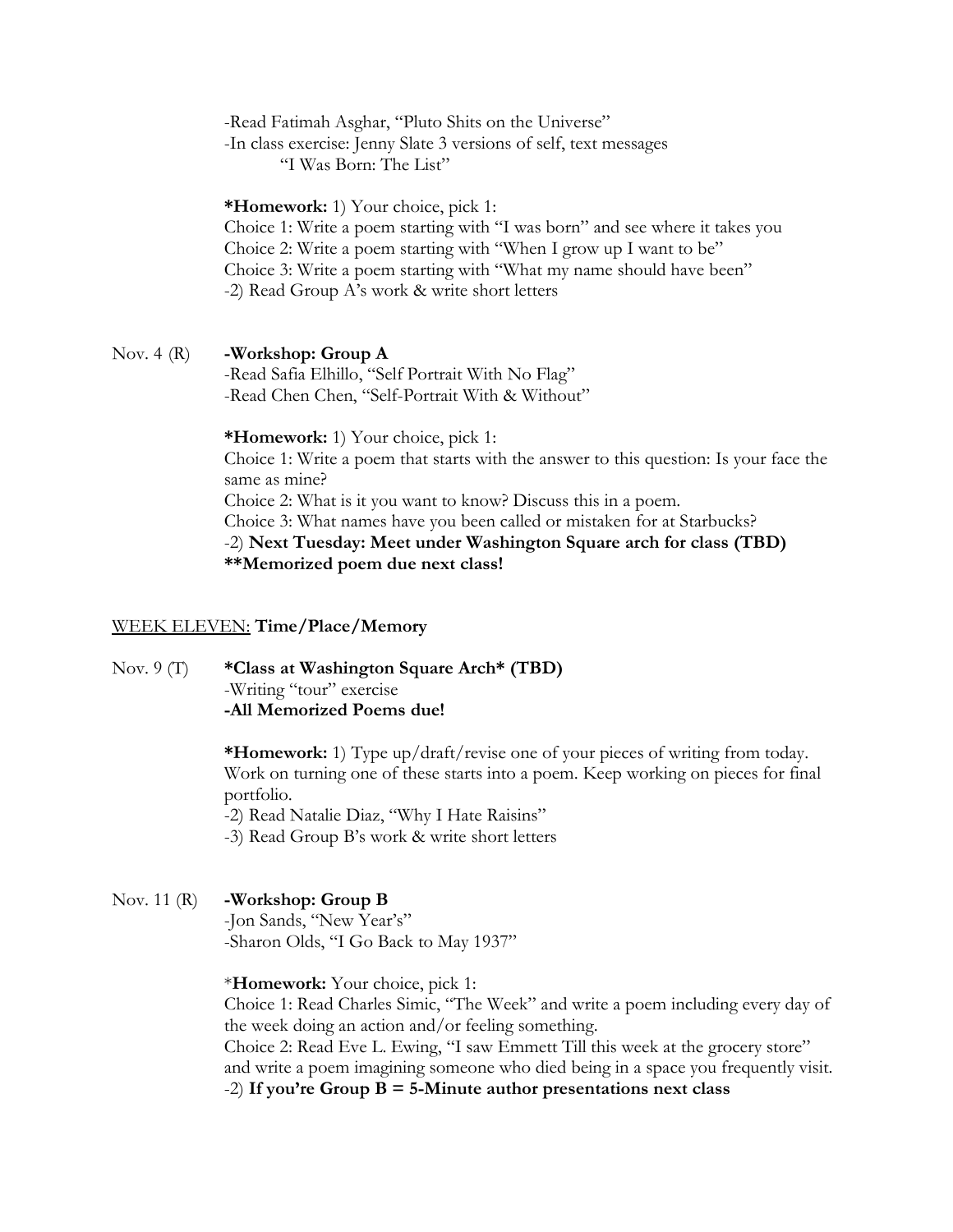#### WEEK TWELVE: **Love, Sex, Desire & Odes**

Nov. 16 (T) **-Group B = 5-Minute author presentations** -Watch Sarah Kay & Phil Kaye "When Love Arrives" -Read Arhm Choi Wild (selected poems) -Read Audre Lorde, "Movement Song"

> **\*Homework:** 1) Write down 10 things that loving you requires (stuff you'd leave off your Tinder profile). Look at your list, what is loving you really like? Then, write a poem from this starting place. -2) Read Group C's work & write short letters

Nov. 18 (R) **-Workshop: Group C (last workshop day)** -Read Ross Gay, "Love, I'm Done With You" -Read Brenda Shaughnessy, "Straight's the New Gay"

> **\*Homework:** 1) Your choice, pick 1: Choice 1: "Enough of…" poem Choice 2: "Given the…" poem (Vievee Francis from "Altruism") Choice 3: "Love, I'm Done With Your…" -2) **If you're Group A = 5-Minute author presentations next class**

#### WEEK THIRTEEN: **First Time Poem**

Nov. 23 (T) **-Group A = 5-Minute author presentations** -In-class exercise: "First time" 20 slides, 20 seconds each -Major Jackson, "Blunts" -Sharon Olds, "First Sex" -Eve L. Ewing, "the first time [a re-telling]"

> **\*Homework: (Due Nov. 30)** 1) Write a First Time poem (can be on any subject of a first time) -2) Read Robin Coste Lewis, *Voyage of the Sable Venus* (selected poems); read Kortney Morrow, "American Girl Dolls Attend Mandatory Diversity Training"; read Tyehimba Jess, *Olio* (selected poems)

Nov. 25 (R) **Thanksgiving Recess – No Class**

# WEEK FOURTEEN: **Experimental Poetic Forms**

Nov. 30 (T) -In class exercise: Answered Questions... Unanswered? -Discuss homework readings -Watch part of "Shirtology" by Jérôme Bel -Watch M. NourbeSe Philip perform "Discourse on the Logic of Language" from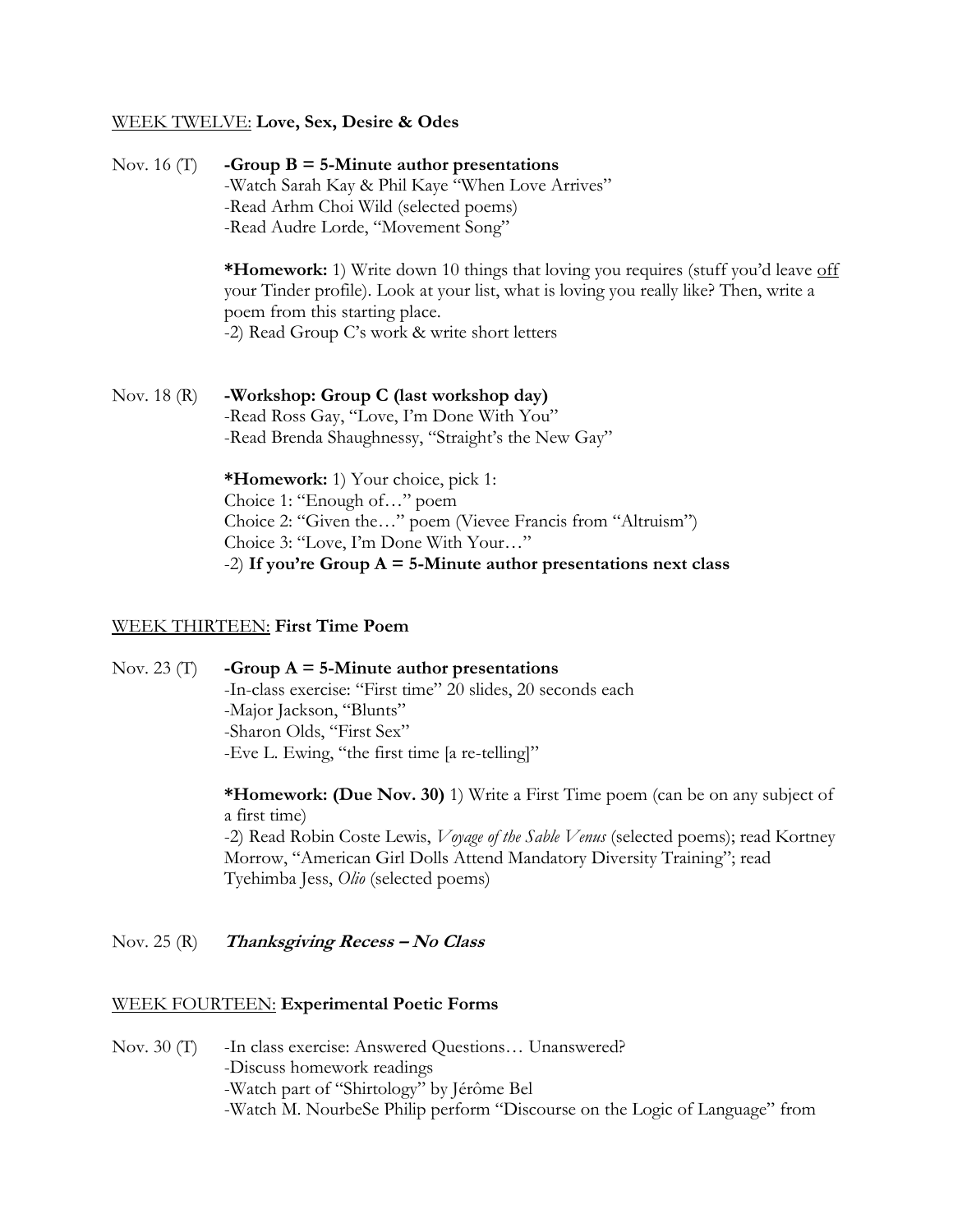*She Tries Her Tongue, Her Silence Softly Breaks*

**\*Homework:** 1) Revise poems and continue to edit/add to final portfolio. -2) Read Ocean Vuong, "Aubade with Burning City" and then write a poem using song lyrics.

Dec. 2 (R) -Share homework  $\sim$  song poem excerpts -Discuss history of Marina Abramovic performances: Rhythm 0, Imponderabilia, Relation (bow & arrow), Great Wall of China, Cleaning the Mirror, Count on Us, The House With the Ocean View, The Artist is Present (w/in-class exercise)

**\*Homework:** 1) Revise poems and continue to edit/add to final portfolio.

# WEEK FIFTEEN: **Spirituality & (non?)Religion ~ Including the Underworld**

Dec. 7 (T) -In-class exercise: Write an "I'm sorry, religion" poem OR "A poem at the end of the world" -Read Chen Chen, "I'm Not a Religious Person But" -Read Kazim Ali, "Home" -Read Naomi Shihab Nye, "For Palestine"

**\*Homework:** 1) Revise poems and continue to edit/add to final portfolio.

Dec. 9 (R) -Discuss reading next class, Zero Journal, and final portfolios -Discuss publishing possibilities, future goals/careers

> **\*Homework:** 1) Revise poems and continue to edit/add to final portfolio. -2) Make sure Zero Journal is ready to turn in next class. -3) Know which excerpt of one of your short stories or poems you will read next class.

# WEEK SIXTEEN:

Dec. 14 (T) Last day of fall classes! **\*Reading**/Celebration/No stress  $\mathcal{O}/\text{Pizza}$ **-Portfolios due = 2 short stories & 3 poems, hard copy -Zero Journal due = hard copy (could be in binder)**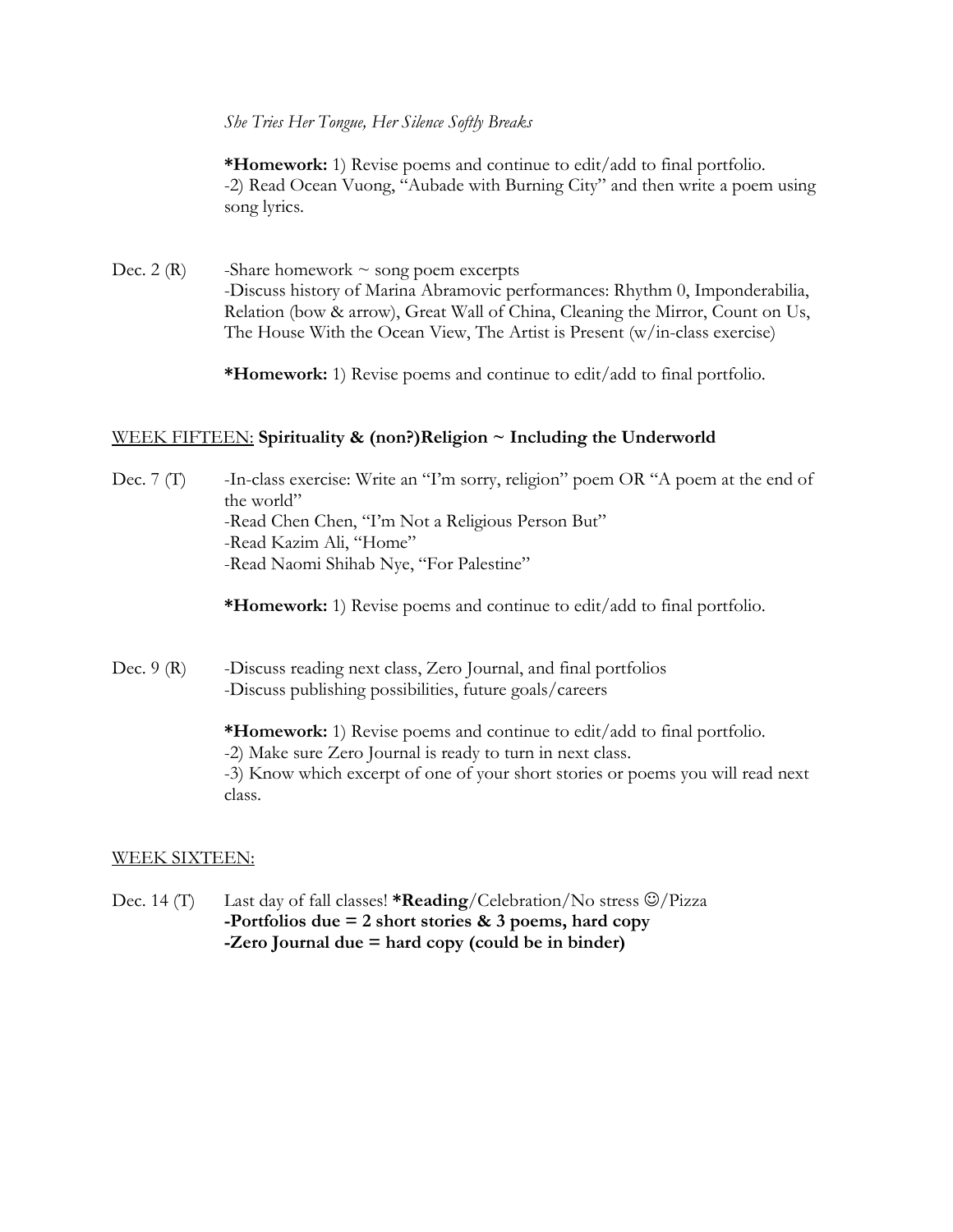# **Workshop Etiquette:**

# **For readers:**

• Start your commentary with the work's strengths. Everyone loves to point out the places in a piece that need work, but we learn from our strengths as well as our weaknesses.

 Whenever possible, speak to the story and not the writer. "You did this," is harder to take than "the story did this." It's helpful to say "the speaker shows" instead of "you showed." We must remember the speaker in a story can be very different than the actual author.

 Try using the language of "What if you…" instead of "I loved/hated this." This language allows the author to engage in greater curiosity rather than an ind. reader's subjectivity.

 Disagreement is encouraged in workshop! If you don't agree with what was said just before you, feel free to speak up. We can disagree while leading with respect.

# **For the author:**

 The author should not speak during the critique. We tend to want to explain or defend the work, but the work should speak for itself.

• Take notes!

• Don't get defensive. It's easy to feel threatened by criticism of creative work, since its sources are often deeply personal. But the workshop process is designed to help you develop as a writer, and that requires focusing a critical eye on your own work.

 When the critique is over, you'll have a chance to ask your own questions. Come prepared. What do you want to know? What are you unsure of? What reader responses would you like clarified?

• Remember: this is a draft. The entire piece has the ability to change!

**Workshop:** You will be divided randomly into three groups: A, B, & C. We will alternate weeks: Group A will workshop at the end of week 3, Group B will workshop at the end of week 4, and so on. Because we workshop on Thursdays, all pieces on your workshop group's day are due **Tuesday at 11:59pm EST.** This gives everyone a whole day (Wednesday) to read your piece BEFORE we workshop on Thursday morning. You will upload your workshop pieces online to a class folder.

\*Workshop pieces should be submitted in **size 12 Times New Roman font**

# **The Letter:**

When you read other students' pieces before workshop, you must write them a short letter answering the questions below. This should be typed and printed out  $= 2$  COPIES: 1 for me, 1 for the writer being workshopped. The letter should be respectful and written with generosity.

# **Questions to answer:**

- o Address the piece's language. What is the author doing with the sound of the words? What voice is the piece told through?
- o Address the characters or speaker. When did they come across as vivid and real? What aspects of the characters seemed flat or stereotypical?
- o Address the images. What was striking? Confusing?
	- Start with the positives. Be specific about what worked for you, and why.
	- If aspects of the work are unclear, try telling the author exactly what you read without passing judgement.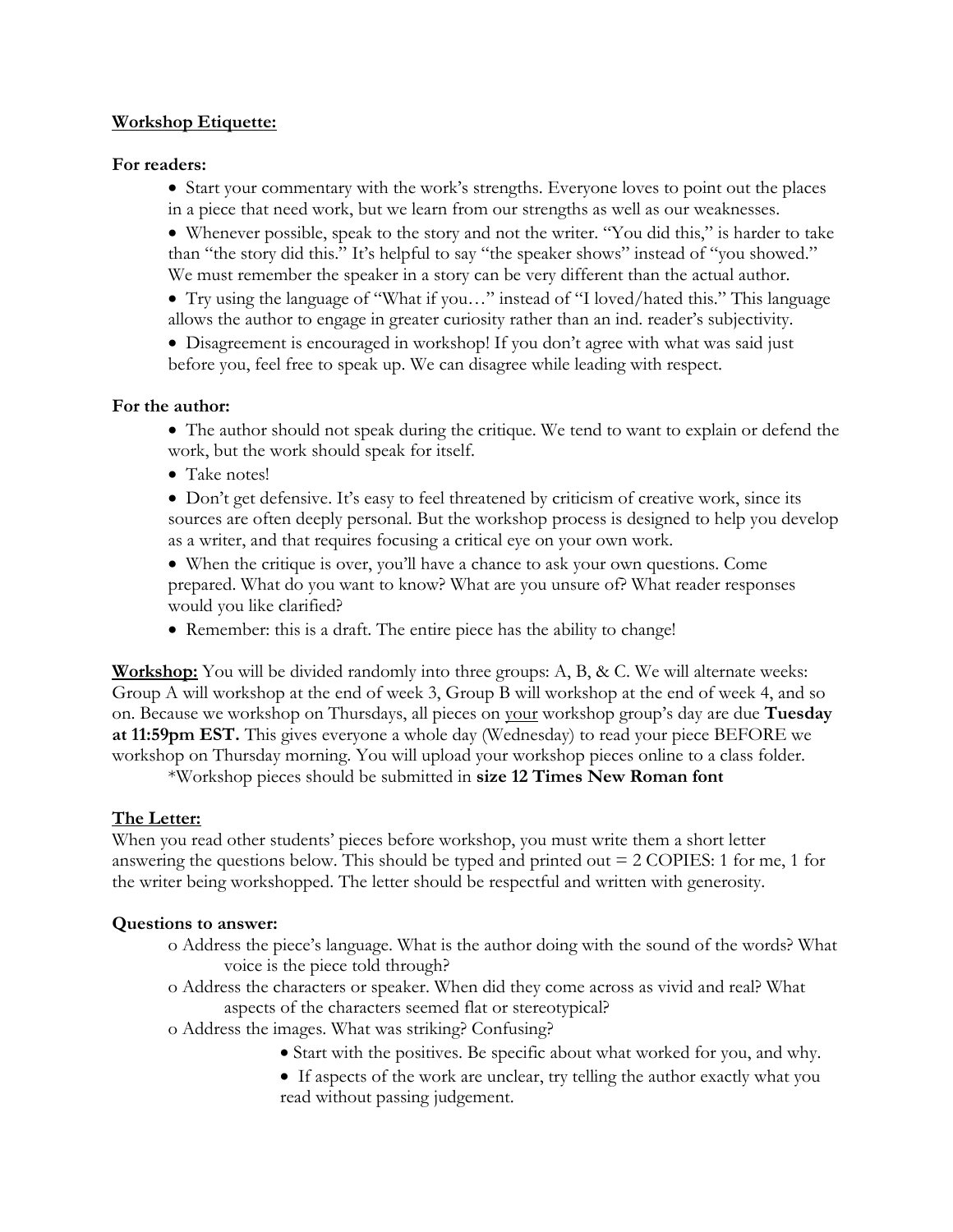**Discussion/Participation:** The best classes I've ever had were handed over to the students. So, here you go! Expect to come to class fired up and ready to chat.

 For workshops, everyone will provide verbal feedback before we start our general discussion. When we discuss published work of other authors, I may ask one or two students to read their written responses/notes.

**Attendance:** We owe it to everyone: We will all be here at 9:30 on Tuesdays and Thursdays, no matter what we did the night before.

\*You get one Monopoly "get outta jail free card" for an unexcused absence. After that, every missed class results in a grade deduction (e.g. "A" becomes "A-"). If you're fifteen minutes late, it counts as a half-absence. After twenty minutes you will be marked absent regardless of whether you show up or not. If you're having trouble getting to class on time, come speak with me and we can figure out a solution.

**Office Hours:** We will meet together individually at least twice this semester. Feel free to come with questions, how this class could improve, your writing process, writing as a career, publications, etc. If the time slots do not work for your schedule, please let me know and we'll arrange another time to meet. \***By appointment on Wednesdays 12:30-2, Fridays 1-2:30; location TBA**

**Plagiarism Policy:** You came to this class to write creatively, so write your own words! It's simple: Do not plagiarize. It's not your voice. It's extremely easy to spot. There are only consequences, and no benefits. If a student hands in work that is not their own, the student will fail this class and be reported to the department as well as to the Associate Dean for Students.

\*If you write a poem or short story that includes information/words from another author, cite the author and put it in quotes to show someone else wrote it. If you need help citing something, feel free to email or talk with me anytime.

**Disability Disclosure Statement:** Academic accommodations are available to any student with a chronic, psychological, visual, mobility, learning disability, or who is deaf or hard of hearing. Students should please register with the Moses Center for Students with Disabilities at 212-998- 4980.

NYU's Henry and Lucy Moses Center for Students with Disabilities 726 Broadway, 2nd Floor New York, NY 10003-6675 Telephone: 212-998-4980 Voice/TTY Fax: 212-995-4114 Web site:<http://www.nyu.edu/csd>

**Student Wellness Policy:** Unless we see explicit evidence in workshop that the speaker of a work is the writer themselves, we assume the speaker is fictional. However, certain content relating to murder, depression, suicide, sexual assault, or severe mental distress, such as seems to be a possible cry for help, will likely prompt the instructor's attention. Please send an email putting this work in context before submitting work, especially for workshop, that may be interpreted as such. If you do feel you need someone to talk to at any point in the semester, please feel safe to reach out to me and I can guide you to the NYU Wellness Center.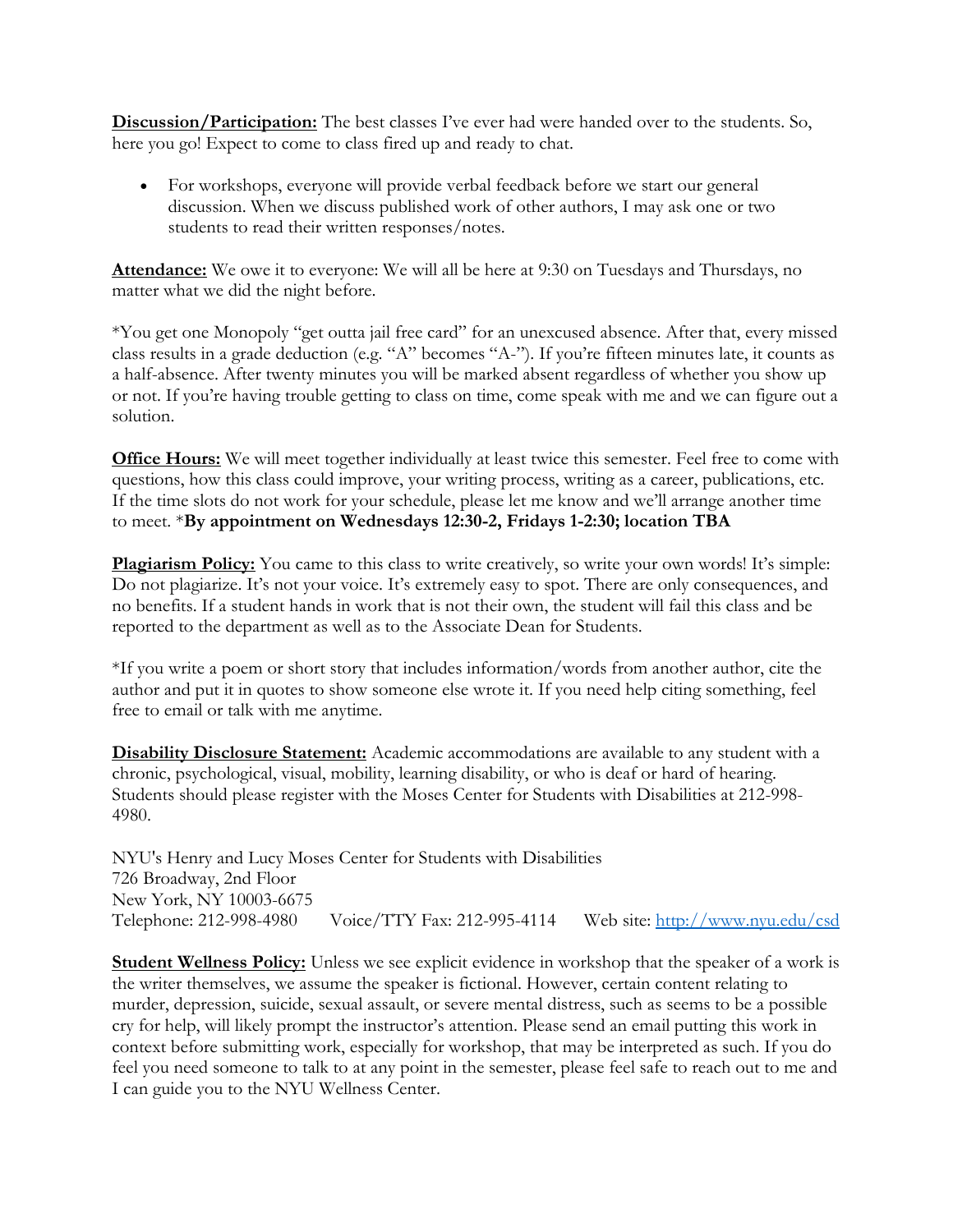# **LIST OF READINGS**

(in order of your pdf packet)

#### **PART ONE: (non?)FICTION**

John Irving, *A Prayer for Owen Meany* excerpts Toni Morrison, "Sweetness" Ryan Harty, "Why the Sky Turns Red When the Sun Goes Down" Gabriel García Márquez, "The Handsomest Drowned Man in the World" Tobias Wolff, "Bullet in the Brain" Shirley Jackson, "The Lottery" Lisa Tuttle, "Wives" Brit Bennett, "Ain't That Good News" W.E.B. Dubois, "The Comet" John Cheever, "The Swimmer" Carmen Maria Machado, "Real Women Have Bodies" from *Her Body and Other Stories* Tim O'Brien, *The Things They Carried* excerpts Derrick Bell, "The Space Traders" Haruki Murakami, "Super-Frog Saves Tokyo" Alexa Barstow, "Code Red" Junot Díaz, "The Cheater's Guide to Love" Jonathan Safran Foer, *Extremely Loud & Incredibly Close* Jamaica Kincaid, "Girl" Daniel Keyes, "Flowers for Algernon" Eve Ensler, *The Vagina Monologues* excerpts

# **PART TWO: POETRY**

Ocean Vuong, "Someday I'll Love Ocean Vuong" June Jordan, "Letter to the Local Police" Fatimah Asghar, "Pluto Shits on the Universe" Jenny Slate, "I Was Born: The List" Safia Elhillo, "Self Portrait With No Flag" Chen Chen, "Self-Portrait With & Without" Natalie Diaz, "Why I Hate Raisins" Jon Sands, "New Year's" Sharon Olds, "I Go Back to May 1937" Charles Simic, "The Week" Eve L. Ewing, "I saw Emmett Till this week at the grocery store" Arhm Choi Wild (selected poems) Audre Lorde, "Movement Song" Ross Gay, "Love, I'm Done With You" Brenda Shaughnessy, "Straight's the New Gay" Vievee Francis, "Altruism" Major Jackson, "Blunts" Sharon Olds, "First Sex"